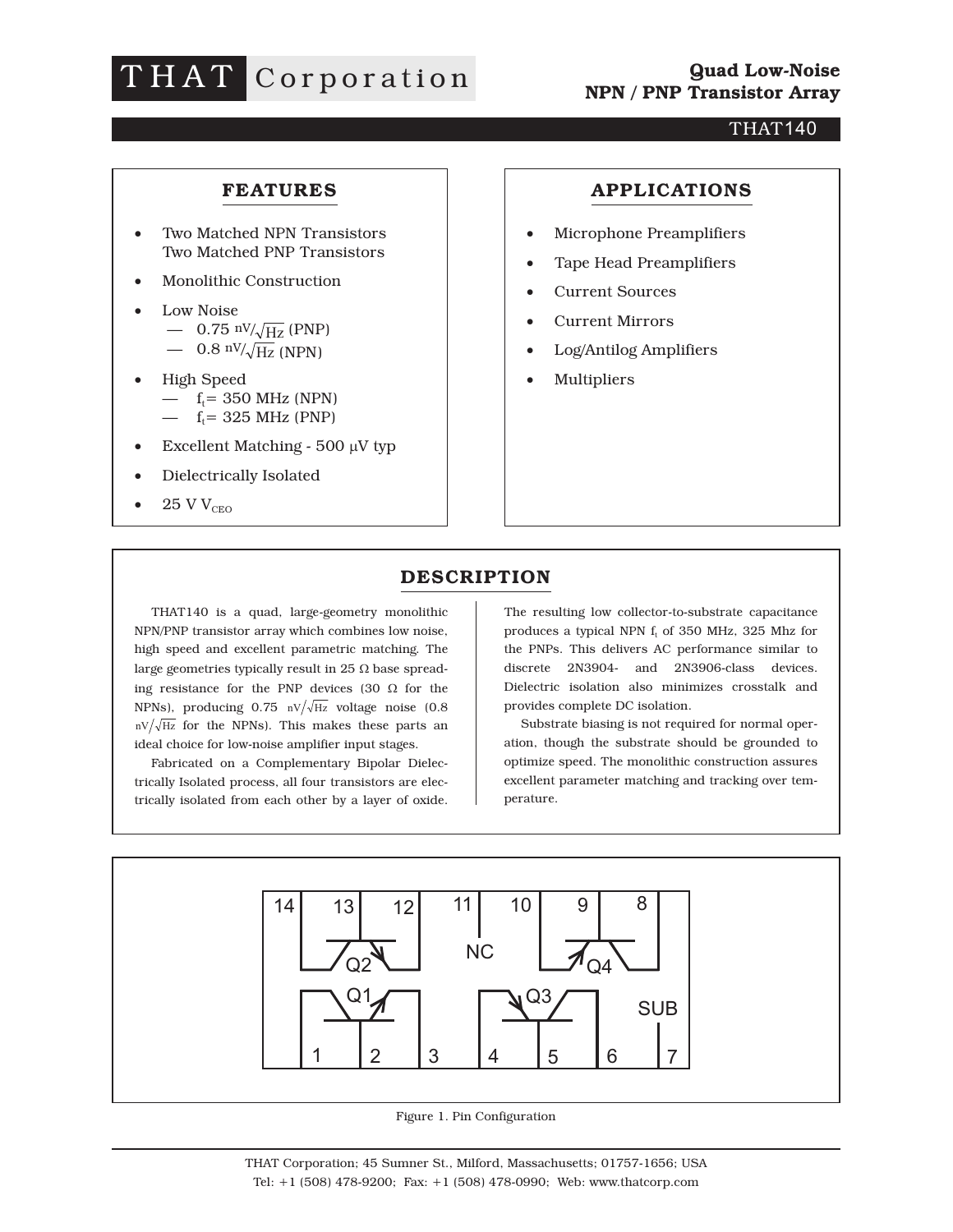# **SPECIFICATIONS1**

|                                      | Maximum Ratings $(T_A = 25^{\circ}C)$ |                                  |       |       |     |             |
|--------------------------------------|---------------------------------------|----------------------------------|-------|-------|-----|-------------|
| Parameter                            | Symbol                                | Conditions                       | Min   | Typ   | Max | Units       |
| NPN Collector-Emitter Voltage        | <b>BV<sub>CFO</sub></b>               | $I_C = 1$ mAdc, $I_B = 0$        | 25    | 35    |     | $\vee$      |
| NPN Collector-Base Voltage           | <b>BV<sub>CBO</sub></b>               | $I_C = 10 \mu A d c$ , $I_E = 0$ | 25    | 35    |     | $\vee$      |
| <b>NPN Emitter-Base Voltage</b>      | <b>BVEBO</b>                          | $I_F = 10 \mu A d c$ , $I_C = 0$ | 5     |       |     | $\vee$      |
| <b>NPN Collector Current</b>         | $I_{\rm C}$                           |                                  | 10    | 20    |     | mA          |
| <b>NPN Emitter Current</b>           | ΙE                                    |                                  | 10    | 20    |     | mA          |
| <b>PNP Collector-Emitter Voltage</b> | <b>BV<sub>CEO</sub></b>               | $I_C = 1$ mAdc, $I_B = 0$        | $-25$ | $-40$ |     | $\vee$      |
| PNP Collector-Base Voltage           | <b>BV<sub>CRO</sub></b>               | $I_C = 10 \mu A d c$ , $I_E = 0$ | $-25$ | $-40$ |     | $\vee$      |
| <b>PNP Emitter-Base Voltage</b>      | <b>BVEBO</b>                          | $I_F = 10 \mu A d c$ , $I_C = 0$ | $-5$  |       |     | $\vee$      |
| <b>PNP Collector Current</b>         | $I_{\rm C}$                           |                                  | $-10$ | $-20$ |     | mA          |
| <b>PNP Emitter Current</b>           | ΙE                                    |                                  | $-10$ | $-20$ |     | mA          |
| Collector-Collector Voltage          | <b>BV<sub>CC</sub></b>                |                                  | ±100  | ±200  |     | $\vee$      |
| <b>Emitter-Emitter Voltage</b>       | $BV_{FF}$                             |                                  | ±100  | ±200  |     | $\vee$      |
| <b>Operating Temperature Range</b>   | <b>T</b> <sub>A</sub>                 |                                  | 0     |       | 70  | $^{\circ}C$ |
| Maximum Junction Temperature         | <b>T</b> JMAX                         |                                  |       |       | 150 | $^{\circ}C$ |
| Storage Temperature                  | <b>TSTORE</b>                         |                                  | $-45$ |       | 125 | $^{\circ}C$ |



Figure 2. Dual-In-Line Package Outline



Figure 3. Surface Mount Package Outline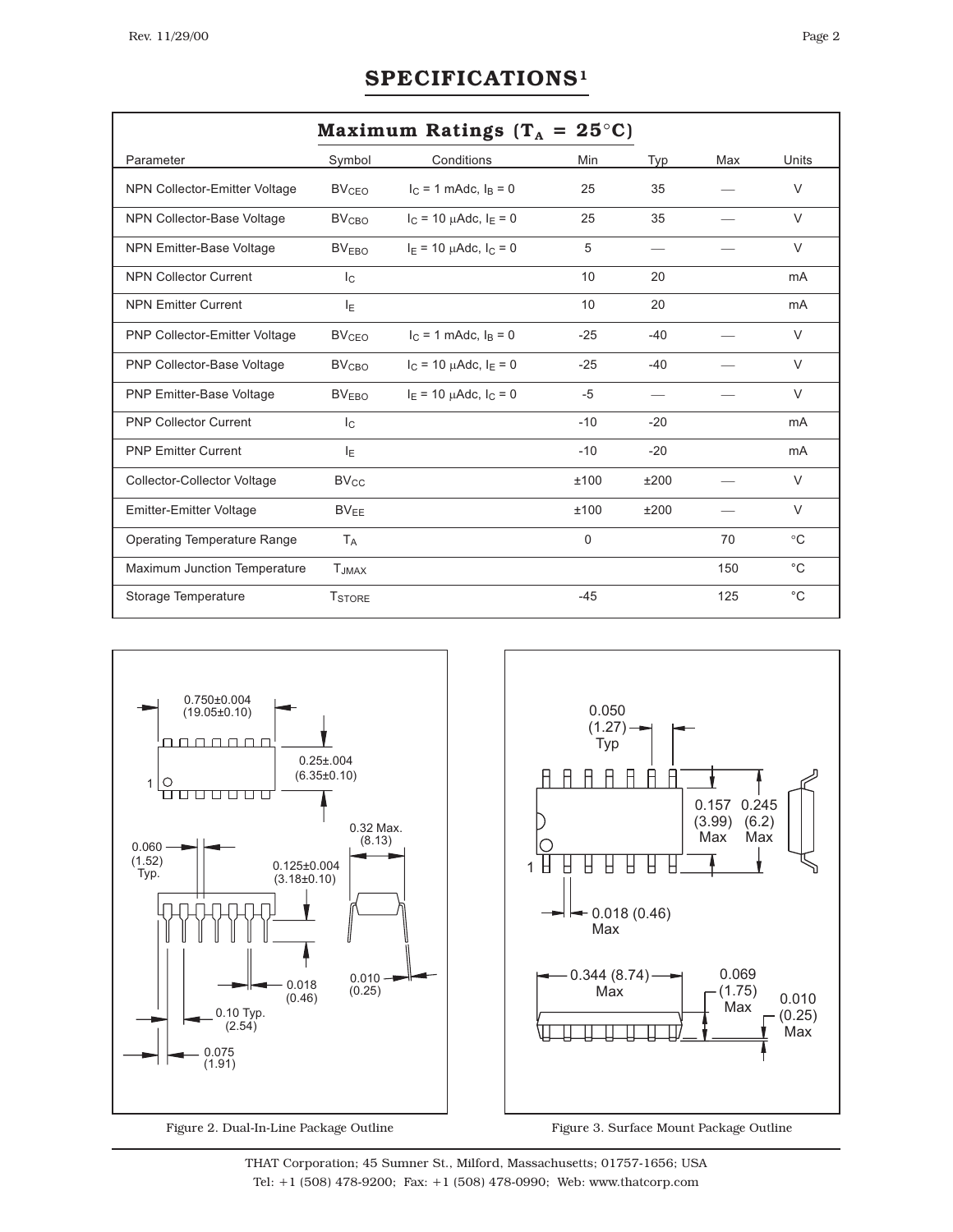|                                                           | <b>Electrical Characteristics<sup>2</sup></b> |                                                                 |     |                |                          |                  |
|-----------------------------------------------------------|-----------------------------------------------|-----------------------------------------------------------------|-----|----------------|--------------------------|------------------|
| Parameter                                                 | Symbol                                        | Conditions                                                      | Min | <b>Typ</b>     | Max                      | Units            |
| <b>NPN Current Gain</b>                                   | h <sub>fe</sub>                               | $V_{CB}$ = 10 V                                                 |     |                |                          |                  |
|                                                           |                                               | $I_C = 1$ mA                                                    | 60  | 100            |                          |                  |
|                                                           |                                               | $I_C = 10 \mu A$                                                | 60  | 100            |                          |                  |
| <b>NPN Current Gain Matching</b>                          | $\Delta h_{\text{fe}}$                        | $V_{CB}$ = 10 V, I <sub>C</sub> = 1 mA                          |     | 5              |                          | $\%$             |
| <b>NPN Noise Voltage Density</b>                          | e <sub>N</sub>                                | $V_{CB}$ = 10 V, $I_C$ = 1 mA, 1 kHz                            |     | 0.8            | $\overline{\phantom{0}}$ | $nV / \sqrt{Hz}$ |
| <b>NPN Gain-Bandwidth Product</b>                         | $f_t$                                         | $I_C = 1$ mA, $V_{CB} = 10$ V                                   |     | 350            |                          | <b>MHz</b>       |
| NPN $\Delta V_{BE}$ (V <sub>BE1</sub> -V <sub>BE2</sub> ) | $V_{OS}$                                      | $I_C = 1$ mA                                                    |     | $\pm 0.5$      | $\pm 3$                  | mV               |
|                                                           |                                               | $I_C = 10 \mu A$                                                |     | ±0.5           | $\pm 3$                  | mV               |
| NPN $\Delta I_B$ ( $I_{B1}$ - $I_{B2}$ )                  | los                                           | $IC = 1 mA$                                                     |     | ±500           | ±1500                    | nA               |
|                                                           |                                               | $I_C = 10 \mu A$                                                |     | $\pm 5$        | $\pm 15$                 | пA               |
| <b>NPN Collector-Base</b>                                 |                                               |                                                                 |     |                |                          |                  |
| Leakage Current                                           | <b>I</b> CBO                                  | $V_{CB}$ = 25 V                                                 |     | 25             |                          | рA               |
| <b>NPN Bulk Resistance</b>                                | <b>r</b> <sub>BE</sub>                        | $V_{CB} = 0 V$ , $10 \mu A < I_C < 10 mA$                       |     | 2              |                          | Ω                |
| NPN Base Spreading Resistance                             | $r_{bb}$                                      | $V_{CB}$ = 10 V, $I_C$ = 1mA                                    |     | 30             |                          | Ω                |
| <b>NPN Collector Saturation Voltage</b>                   | VCE(SAT)                                      | $I_C = 1$ mA, $I_B = 100 \mu A$                                 |     | 0.05           |                          | V                |
| <b>NPN Output Capacitance</b>                             |                                               | $C_{OB}$ V <sub>CB</sub> = 10 V, I <sub>E</sub> = 0 mA, 100 kHz |     | 3              |                          | рF               |
| <b>NPN Collector-Collector</b>                            |                                               |                                                                 |     |                |                          |                  |
| Capacitance $(Q_1-Q_2)$                                   | $C_{\rm CC}$                                  | $V_{CC} = 0 V$ , 100 kHz                                        |     | 0.7            |                          | pF               |
| <b>PNP Current Gain</b>                                   | $h_{fe}$                                      | $V_{CB}$ = 10 V                                                 |     |                |                          |                  |
|                                                           |                                               | $IC = 1 mA$                                                     | 50  | 75             |                          |                  |
|                                                           |                                               | $I_C = 10 \mu A$                                                | 50  | 75             |                          |                  |
| <b>PNP Current Gain Matching</b>                          | $\Delta h_{\text{fe}}$                        | $V_{CB}$ = 10 V, I <sub>C</sub> = 1 mA                          |     | 5              |                          | $\%$             |
| <b>PNP Noise Voltage Density</b>                          | e <sub>N</sub>                                | $V_{CB}$ = 10 V, $I_C$ = 1 mA, 1 kHz                            |     | 0.75           |                          | $nV / \sqrt{Hz}$ |
| <b>PNP Gain-Bandwidth Product</b>                         | $f_t$                                         | $I_C = 1$ mA, $V_{CB} = 10$ V                                   |     | 325            |                          | MHz              |
| PNP $\Delta V_{BE}$ (V <sub>BE3</sub> -V <sub>BE4</sub> ) | $V_{OS}$                                      | $IC = 1 mA$                                                     |     | $\pm 0.5$      | $\pm 3$                  | mV               |
|                                                           |                                               | $I_C = 10 \mu A$                                                |     | ±0.5           | $\pm 3$                  | mV               |
| PNP $\Delta I_B$ ( $I_{B3}$ - $I_{B4}$ )                  | los                                           | $IC = 1 mA$                                                     |     | ±700           | ±1800                    | nA               |
|                                                           |                                               | $I_C = 10 \mu A$                                                |     | ±7             | ±18                      | nA               |
| <b>PNP Collector-Base</b>                                 |                                               |                                                                 |     |                |                          |                  |
| Leakage Current                                           | I <sub>CBO</sub>                              | $V_{CB}$ = 25 V                                                 |     | $-25$          |                          | рA               |
| <b>PNP Bulk Resistance</b>                                | <b>r</b> <sub>BE</sub>                        | $V_{CB} = 0 V$ , 10 $\mu$ A < I <sub>C</sub> < 10mA             |     | $\overline{2}$ |                          | Ω                |
| PNP Base Spreading Resistance                             | $r_{bb}$                                      | $V_{CB}$ = 10 V, $I_C$ = 1mA                                    |     | 25             |                          | Ω                |
| PNP Collector Saturation Voltage                          | VCE(SAT)                                      | $I_C = 1$ mA, $I_B = 100 \mu A$                                 |     | $-0.05$        |                          | V                |
| PNP Output Capacitance                                    |                                               | $C_{OB}$ V <sub>CB</sub> = 10 V, I <sub>E</sub> = 0 mA, 100 kHz |     | 3              |                          | pF               |
| PNP Collector-Collector<br>Capacitance $(Q_3-Q_4)$        | $C_{\rm CC}$                                  | $V_{CC} = 0 V$ , 100 kHz                                        |     | 0.6            |                          | pF               |

1. All specifications subject to change without notice.

2. Unless otherwise noted,  $T_A = 25^{\circ}C$ .